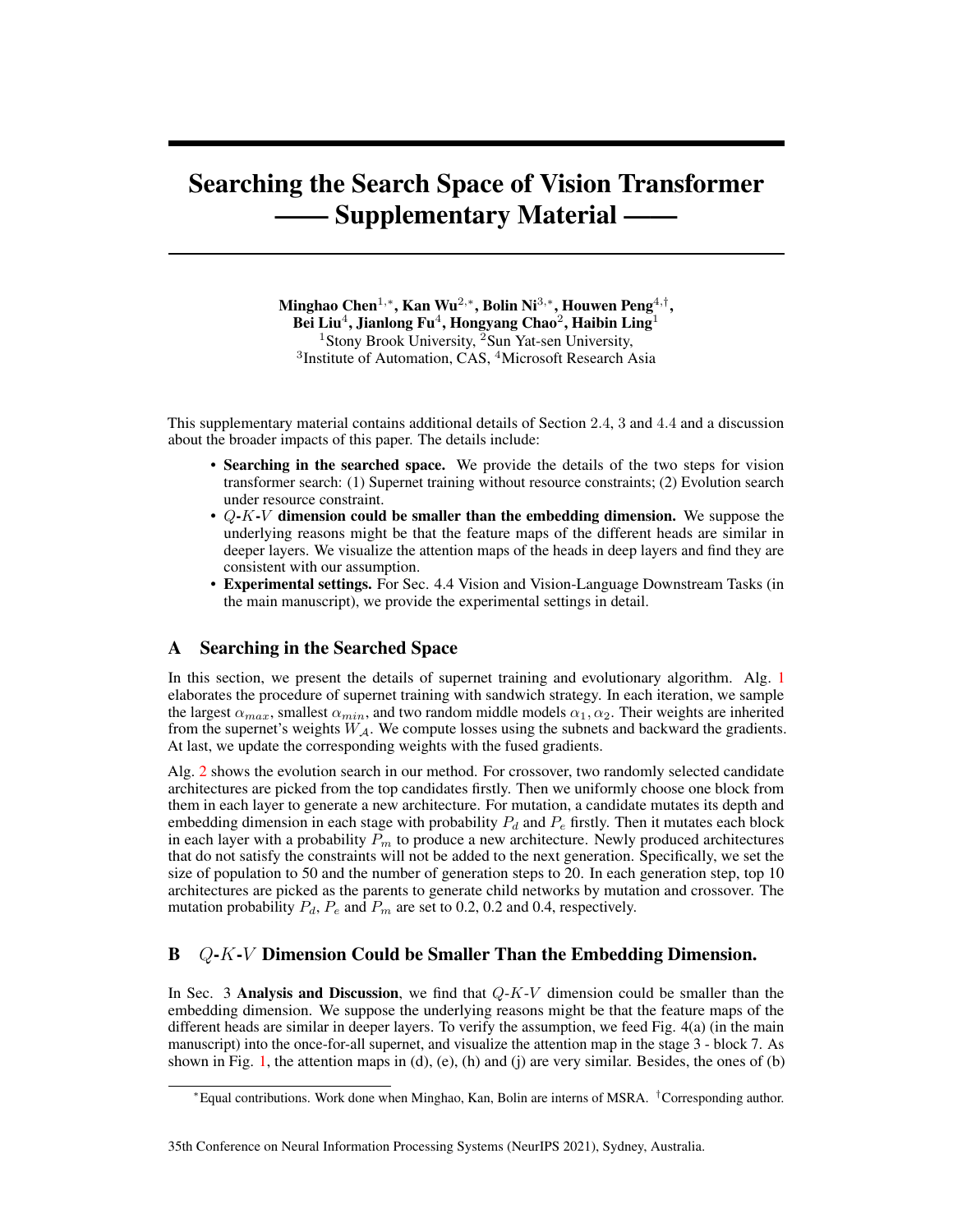<span id="page-1-0"></span>

| Algorithm 1 Supernet training without resource constraints |  |  |  |  |  |
|------------------------------------------------------------|--|--|--|--|--|
|------------------------------------------------------------|--|--|--|--|--|

**Input:** Training epochs N, search space A, supernet N, initial supernet weights  $W_A$ , train dataset Dtrain, loss function *Loss*

Output: Well-trained supernet

1: for  $i := 1$  to N do

2: **for** *data, labels* in  $D_{\text{train}}$  **do**<br>3: **Sample the largest**  $\alpha_{\text{max}}$ 

Sample the largest  $\alpha_{max}$ , smallest  $\alpha_{min}$ , and two random middle models  $\alpha_1, \alpha_2$  from the space  $A$ 

- 4: Obtain the corresponding weights  $W_{\alpha_{max}}$ ,  $W_{\alpha_{min}}$ ,  $W_{\alpha_1}$ ,  $W_{\alpha_2}$  from  $W_{\mathcal{A}}$
- 5: Compute the gradients  $\nabla W_{\alpha_{max}}, \nabla W_{\alpha_{min}}, \nabla W_{\alpha_1}, \nabla W_{\alpha_2}$  based on *Loss, data, labels*
- 6: Update the corresponding parts in  $W_A$ <br>7: **end for**
- end for
- 8: end for

<span id="page-1-1"></span>Algorithm 2 Evolution search under resource constraints

**Input:** Search space A, supernet N, supernet weights  $W_A$ , population size P, resources constraints C, number of generation iteration  $\mathcal{T}$ , validation dataset  $D_{\text{val}}$ , mutation probability of depth  $P_d$ , mutation probability of embedding dimension  $P_e$ , mutation probability of each layer  $P_m$ **Output:** The most promising transformer  $\alpha^*$ 

1:  $G_{(0)} :=$  Randomly sample P architectures  $\{\alpha_1, \alpha_2, \cdots \alpha_P\}$  from A with the constrain C

- 2: while search step  $t \in (0, \mathcal{T})$  do
- 3: while  $\alpha_i \in G_{(t)}$  do<br>4: Obtain the corre
- 4: Obtain the corresponding weight  $W_{\alpha_i}$  from the supernet weights  $W_{\mathcal{A}}$
- 5: Obtain the accuracy of the subnet  $\mathcal{N}(\alpha_i, W_{\alpha_i})$  on  $D_{\text{val}}$
- 6: end while
- 7:  $G_{\text{topk}} := \text{the top } K \text{ candidates by accuracy order};$ <br>8:  $G_{\text{crossover}} := \text{Crossover}(G_{\text{topk}}, \mathcal{A}, C)$
- 8:  $G_{\text{crossover}} := \text{Crossover}(G_{\text{topk}}, \mathcal{A}, C)$ <br>9:  $G_{\text{mutation}} := \text{Mutation}(G_{\text{topk}}, P_d, P_e)$
- 9:  $G_{\text{mutation}} := \text{Multation}(G_{\text{topk}}, P_d, P_e, P_m, A, C)$ <br>10:  $G_{(t+1)} := G_{\text{crossover}} \cup G_{\text{mutation}}$
- $G_{(t+1)} := G_{\text{crossover}} \cup G_{\text{mutation}}$

```
11: end while
```
12:  $\alpha^*$  := best architecture in  $G_{(\mathcal{T}+1)}$  in terms of accuracy

and (j) are close to each other as well. Therefore, the self-attention module does not require a large Q-K-V dimension (number of heads) as the embedding dimension.

<span id="page-1-2"></span>

Figure 1: Attention maps of different heads in the stage 3 - block 7 of the one-step pretrained supernet. The number of heads is 14, and the reference position is on left top, marked with  $+$ .

## C Experimental settings

In this section, we provide the detailed experimental settings of our models when transferred to downstream vision and vision-language tasks, including object detection, semantic segmentation and visual question answering.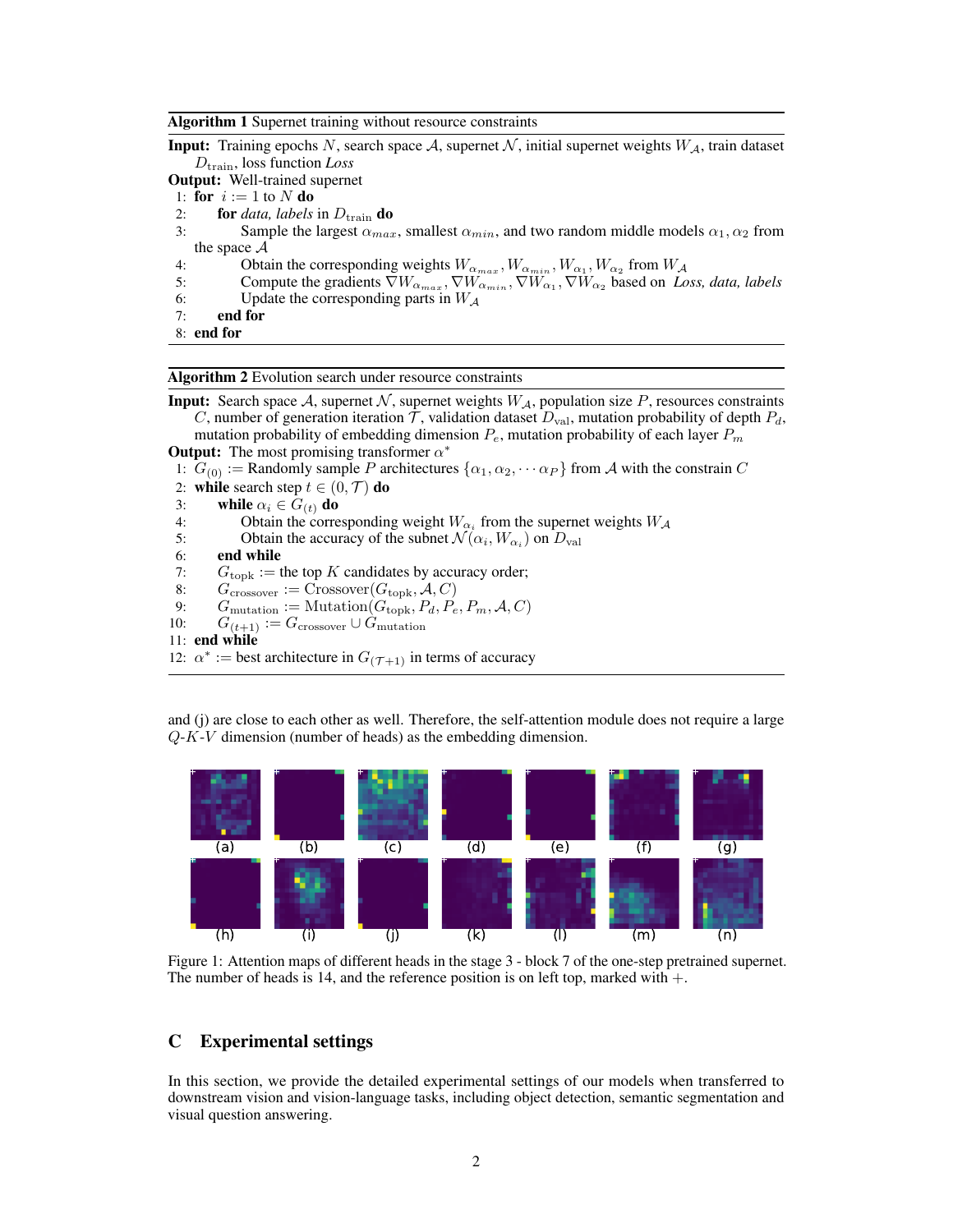<span id="page-2-0"></span>Object Detection. We conduct the object detection experiments on COCO dataset [\[7\]](#page-3-0). We train the model on training set (∼118k) and evaluate it on the validation set (5k). We replace the backbone of Cascade Mask R-CNN [\[1\]](#page-3-1) with our discovered S3-Transformer and compare its performance with other prevalent backbones, including CNNs and handcrafted transformers, under the similar computational cost. All the models are conducted on MMDetection [\[2\]](#page-3-2). Same as [\[8\]](#page-3-3), we utilize multi-scale training and 3x schedule (36 epochs). The initial learning rate is  $1 \times 10^{-4}$ . The optimizer is AdamW[\[9\]](#page-3-4) with 0.05 weight decay. The experiments are conducted on 8 Tesla V100 GPUs and the batch size set to 16.

Semantic Segmentation. We choose ADE20K dataset [\[13\]](#page-3-5) to test the representation power of our model on semantic segmentation task. It is a widely used scene parsing dataset which contains more than 20K scene-centric images and covers 150 semantic categories. The dataset is split into 20K images for training and 2K images for validation. For a fair comparison, we use the totally same setting as Swin [\[8\]](#page-3-3), including the framework UperNet [\[11\]](#page-3-6) and all the hyperparameters. The backbone is initialized with the pre-trained weights on ImageNet-1K. Specifically, since DeiT [\[10\]](#page-3-7) adopt absolute position embeddings, we utilize bicubic interpolation to fit a larger resolution in segmentation task, before fine-tuning the model. We tried to add deconvolution layers to build a hierarchical structure for DeiT but it does not increase the performance. All the models are trained 160k iterations under MMSegmentation [\[3\]](#page-3-8) framework on 8 Tesla V100 GPUs.

Visual Question Answering. We choose VQA 2.0 [\[12\]](#page-3-9) dataset, which contains 433K train, 214K val and 453K test question-answer pairs for 204,721 COCO [\[7\]](#page-3-0) images. We follow the framework and hyperparameters of SOHO [\[6\]](#page-3-10) without visual dictionary module, and replace the vision backbone with the compared models. The last stage of vision backbone outputs vision tokens directly. The image resolution is  $384 \times 384$ . The weights of vision backbone and cross-modal transformer are initialized based on ImageNet [\[4\]](#page-3-11) and BERT [\[5\]](#page-3-12), respectively. We employ AdamW [\[9\]](#page-3-4) optimizer for 40 epochs with 500 iterations warm-up, a learning rate decay by 10 times at  $25^{th}$  and  $35^{th}$  epochs, and batch size of 2048. The initial learning rates of vision backbone and cross-transformer are  $5 \times 10^{-6}$  and  $5 \times 10^{-5}$ , respectively. An image is paired with four texts per batch, including two matched pairs and two unmatched pairs.

# Broader Impacts and Societal Implications

This work does not have immediate societal impact, since the algorithm is only designed for finding good vision transformer models focusing on image classification. However, it can indirectly impact the society. For example, our work may inspire the creation of new vision transformer model and applications with direct societal implications. Moreover, compared with other NAS methods that require thousands of models training from scratch, our method requires much much less computation resources, which leads to much less  $CO<sub>2</sub>$  emission.